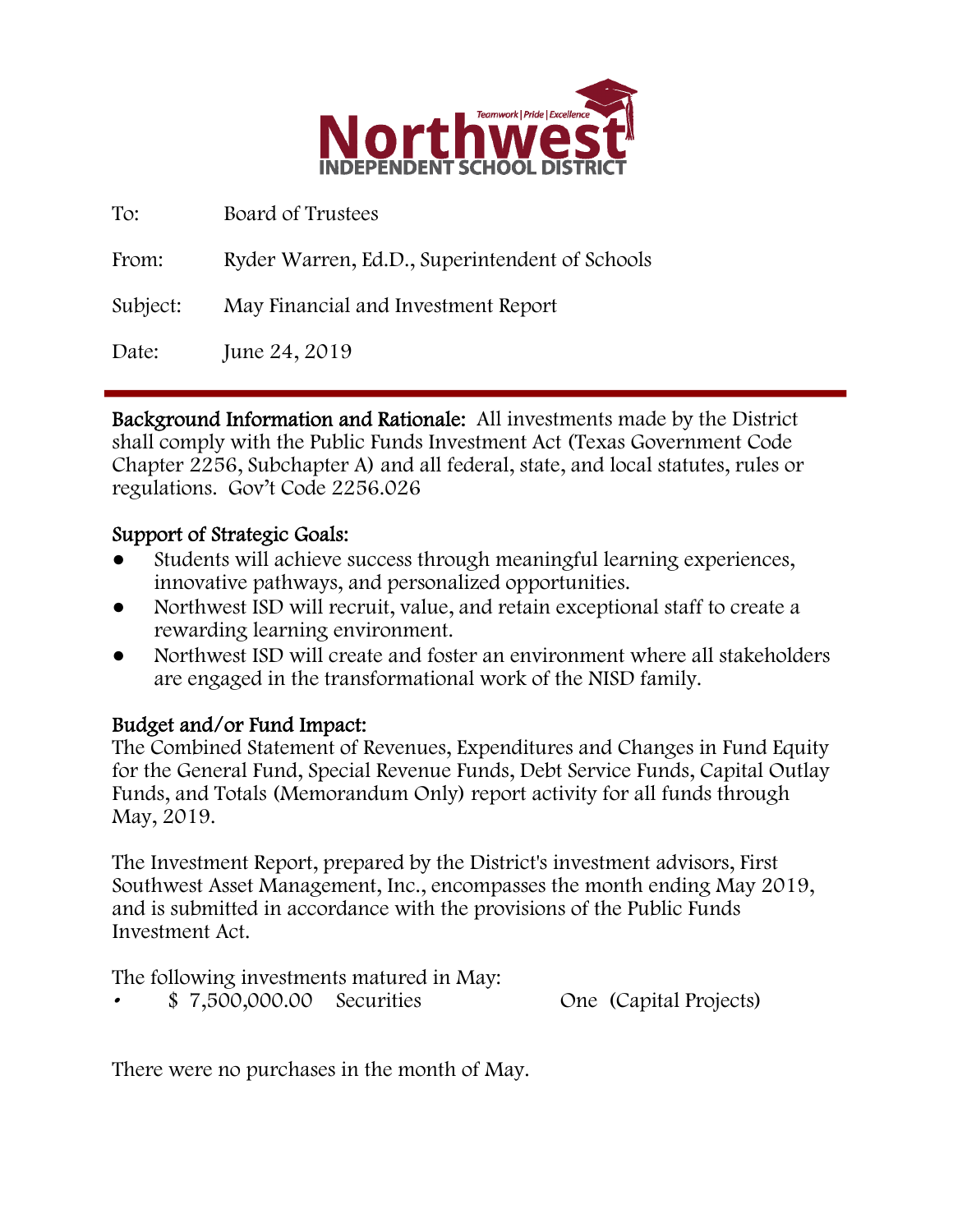Investments for the District's General Fund, Debt Service Funds, Capital Projects Funds, and Internal Service Funds total \$317,164,954.54 as of May 31, 2019.

|                            | Yield<br>to |                  |
|----------------------------|-------------|------------------|
| Fund                       | Maturity    | Market Value     |
| General Fund               | 2.403%      | \$130,553,280.32 |
| Special Revenue Funds      | 2.401%      | 169,286.00       |
| Debt Service Funds         | 2.401%      | 53,683,318.28    |
| Capital Projects AFB Funds | 2.401%      | 46,798.28        |
| Capital Projects Funds     | 2.414%      | 132,712.271.66   |
| Total                      | 2.407%      | \$317,164,954.54 |

Board Policy states that, "The investment portfolio shall be diversified in terms of investment instruments, maturity scheduling, and financial institutions to reduce risk of loss resulting from over concentration of assets in a specific class of investments, specific maturity, or specific issuer."

#### Investment Instruments and Financial Institutions



| Portfolio Composition by Security Type |       | Portfolio Composition by Issuer |       |
|----------------------------------------|-------|---------------------------------|-------|
| Treasury                               | $O\%$ | Treasury                        | $O\%$ |
| Local Government Investment Pool       | 91%   | TexPool                         | 91%   |
| Bank Deposit                           | 9%    | Compass                         | 9%    |
| <b>Agency Bullet</b>                   | $O\%$ | <b>FHLB</b>                     | $O\%$ |
| Agency Disco                           | $O\%$ | <b>FNMA</b>                     | $O\%$ |
| Certificates of Deposit                | $O\%$ | Greenbank                       | $O\%$ |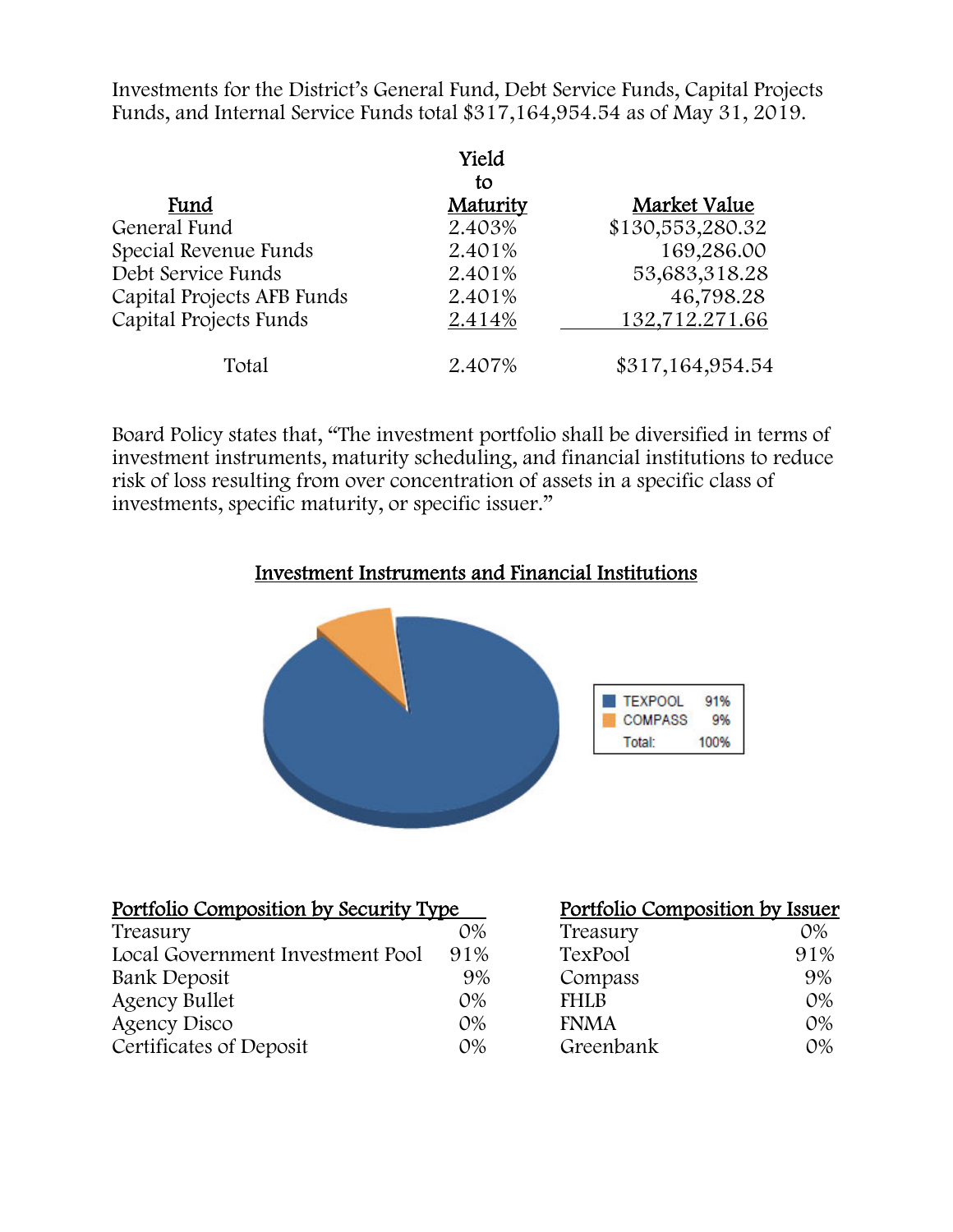





Note 1: CMT stands for Constant Maturity Treasury. This data is published in Federal Reserve Statistical Release H.15 and represents an average of all actively baded Treasury securities having that time remaining until mat

Note 2: Benchmark data for TexPool is the monthly average yield.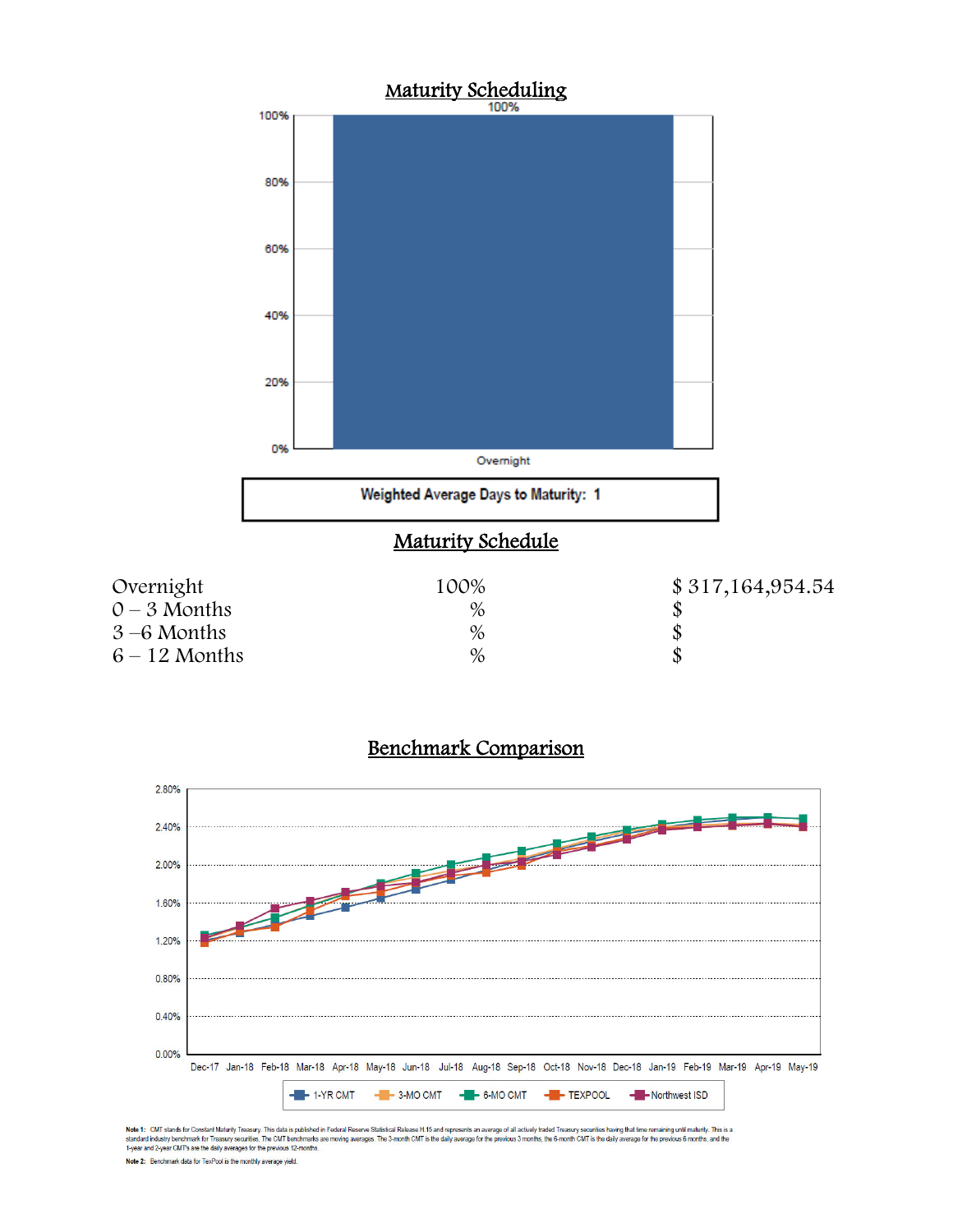

# A TexPool Monthly Newsletter: June 2019

## Economic and Market Commentary: Investors shouldn't go looking for trouble June 1, 2019

As you learn in Economics 101, financial markets tend to act irrationally. Of course, the emphasis is on high-flying equities, not the grounded Treasury market. But lately, you can make a strong case that investors at the short end of the yield curve are not using common sense. In May the yield curve flattened, briefly twisted (3-month and 1-yearTreasury yields dipping below 1-month) and then flattened again, but with the 1-yearlower. These days, it appears that the 1 year is joining the larger inversion out the curve.

Perhaps irrational is too strong a word, but recent investor behavior is—to use financial jargon instead of academic textbooks—overdone. The flattener is simply not justified by the domestic economic data that, while moderating, is still strong. We are among the many who think the U.S. is not likely headed to a recession anytime soon. While significant, all of the geopolitical issues circling, such as trade conflicts, central bank easing and Brexit, hardly justify this overreaction. Nor does the likelihood of the Federal Reserve being on hold for the remainder of 2019. The issue seems to be a case of investing via group think.

But some investors may be overthinking. One of the reasons for the recent flattening is a misread, in our view, of a very technical maneuver by the Fed that investors shouldn't be tracking anyway: interest on excessive reserves (IOER).